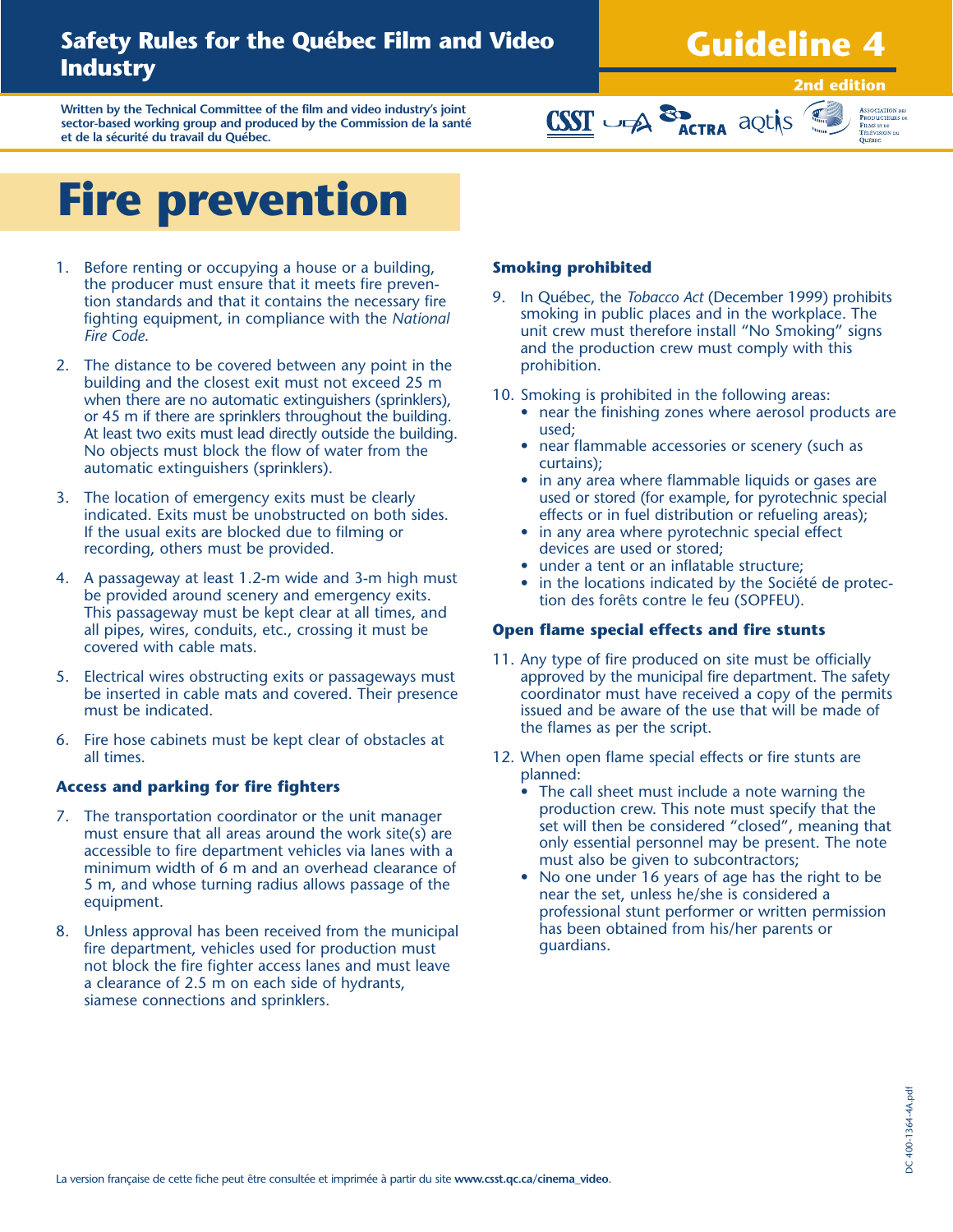#### **Open flame special effects**

- 13. When the filming or recording of a scene involves open flame special effects and flammable liquids or gases will be used, the special effects coordinator must inspect the site and report to the safety coordinator. Amongst other duties, he must:
	- approve the choice of filming or recording location;
	- ensure that anything that could start a fire is eliminated: surfaces brought to high temperature, lighting and electrical equipment, areas reserved for smokers;
	- ensure that pipes, valves and fittings, manifolds and equipment comply with the standards in the *Safety Code for the construction industry* and those relating to propane gas: CAN/CSA B149.1-002 and CAN/CSA B149.2-00;
	- check the storage conditions for portable tanks, canisters and equipment used;
	- ensure that "No Smoking" signs are installed in areas where the use of flammable substances may be prolonged and in storage areas;
	- check whether the permit to use flames has been obtained;
	- restrict all fuel distribution activities to safe and approved zones;
	- ensure that fire fighting equipment is available and accessible on the filming or recording site (for example, extinguishers, fire hoses or fire department vehicles).
- 14. To obtain flame effects, flammable substances including rubber cement, gasoline, kerosene and other petroleum products are used. The person who handles these substances must not light the fire. This person and the person who lights the fire must wear safety glasses, gloves and any other protective equipment recommended by the product manufacturer.
- 15. When the flame effect is significant:
	- the members of the production crew who have to work near the flames must wear non-flammable clothing made of cotton or wool or treated with a fire retardant solution (a special fire blanket can also be used as a screen). They must also wear the respiratory protective equipment recommended by the product manufacturer;
	- the producer, or his representative, must ensure that there is a local exhaust ventilation system for exhausting the smoke;
	- two emergency exits must be planned in order to be able to leave the filming or recording site.
- 16. If oxygen tanks are used, combustible materials must be kept at a distance. Tanks that are not being used must be stored outside the building, 10 m away from any combustible material or gas.
- 17. When the flame effect is significant, the special effects coordinator must call the production crew to a meeting before filming or recording, during which a rehearsal will take place detailing the planned action and each person's role. He must, for example, indicate who will use the extinguishers, explain the response to fight the fire, and do a rehearsal of the intervention.
- 18. The special effects coordinator must preferably simulate a fire by using such things as flammable liquids and gases, rather than having an object actually burn to obtain the desired effect.
- 19. Extinguishers must be available on site, and the designated people must be able to use them in relation to the flammable products used.
- 20. During filming or recording of a flame effect, a first aid attendant (see guideline 9, section 8) assigned solely to this task must be on site.

#### **Fire stunt**

- 21. Any scene simulating a body on fire must be performed by a competent professional stunt performer.
- 22. The stunt performer must arrive on the set with compliant protective equipment (fire protection equipment – protection suit made of Nomex or the equivalent, fire extinguishing equipment, and in some cases, respiratory equipment) and with his assistants, who are aware of the risks inherent in the stunt.
- 23. If, during the scene, only part of the stunt performer's clothing is on fire, at least two people, each equipped with an appropriate extinguisher and specially trained to use it, must be on site. If a large part of the body is on fire or the flames could prevent the stunt performer from breathing or seeing well, at least three people, each equipped with an appropriate extinguisher and specially trained to use it, must be on site.
- 24. The location manager or the unit manager must prepare an emergency response plan and give it to the production manager.
- 25. Before the stunt begins,  $CO<sub>2</sub>$  extinguishers weighing at least 7 kg loaded must be available within reach of the responders and ready to be used in the event of an emergency.
- 26. If there are combustible materials in the area where the stunt will take place, the stunt coordinator must make sure that they are treated with fire retardant.

etter<br>La version française de cette fiche peut être consultée et imprimée à partir du site **www.csst.qc.ca/cinema\_video**.<br>المصري المستخدمة

**Written by the Technical Committee of the film and video industry's joint sector-based working group and produced by the Commission de la santé et de la sécurité du travail du Québec.**



## 2nd edition **Guideline 4**